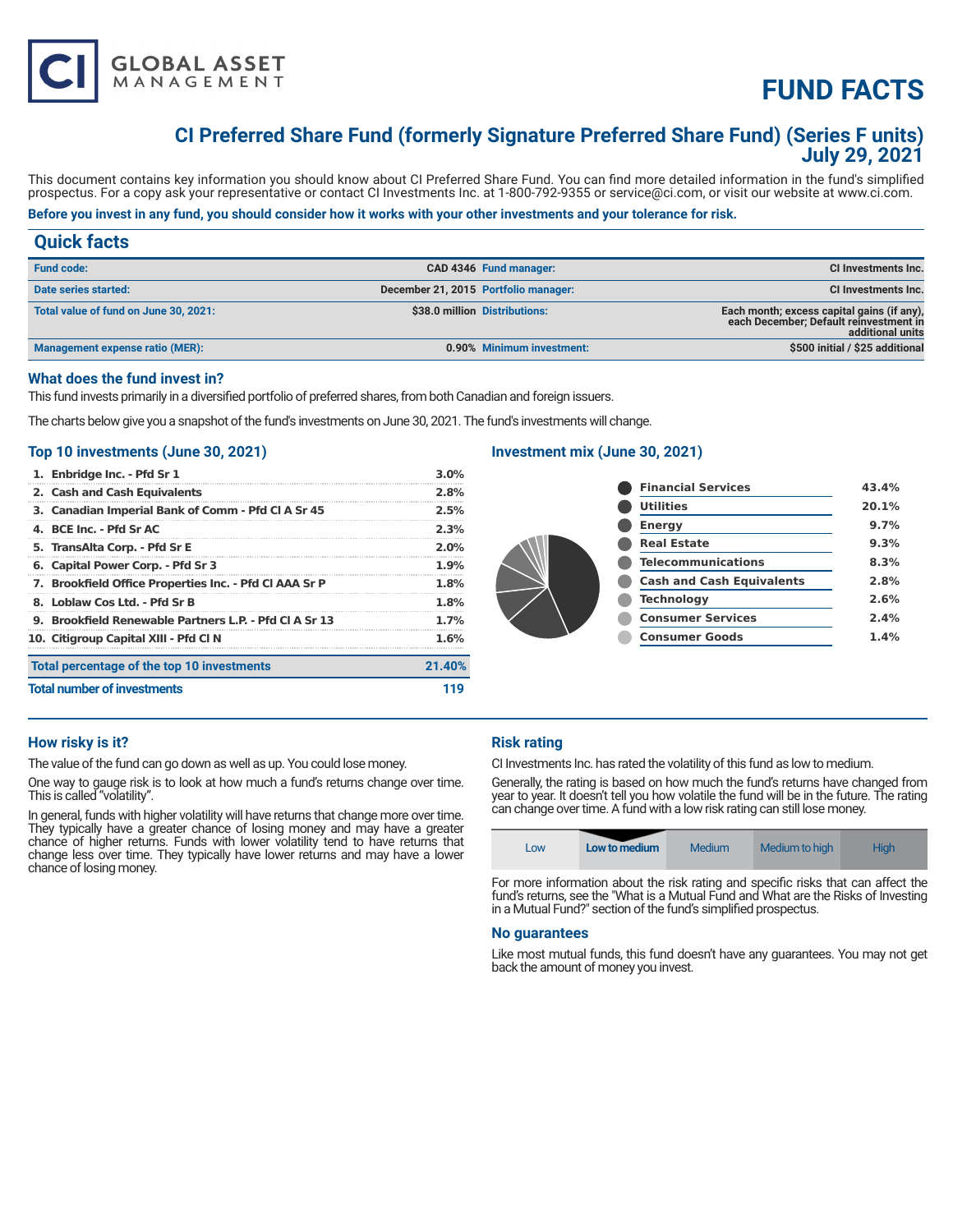# **CI Preferred Share Fund (formerly Signature Preferred Share Fund) (Series F units)**

#### **How has the fund performed?**

This section tells you how Series F securities of the fund have performed over the past 5 calendar years. Returns are after expenses have been deducted. These expenses reduce the fund's returns.

#### **Year-by-year returns**

This chart shows how Series F securities of the fund performed in each of the past 5 calendar years. This fund series dropped in value in 1 of the last 5 calendar years. The range of returns and change from year to year can help you assess how risky the fund has been in the past. It does not tell you how the fund will perform in the future.



#### **Best and worst 3-month returns**

This table shows the best and worst returns for Series F securities of the fund in a 3- month period over the past 5 calendar years. The best and worst 3-month returns could be higher or lower in the future. Consider how much of a loss you could afford to take in a short period of time.

|                     | <b>Return</b> | 3 months ending | If you invested \$1,000 at the beginning of the period |
|---------------------|---------------|-----------------|--------------------------------------------------------|
| <b>Best return</b>  | 13.9%         | August 31, 2020 | Your investment would be \$1,139.                      |
| <b>Worst return</b> | $-21.1\%$     | March 31. 2020  | Vour investment would be \$789.                        |

#### **Average return**

As at June 30, 2021, a person who invested \$1,000 in this series of units of the fund 5 years ago now has \$1,512. This works out to an annual compound return of 7.8%.

#### **Who is this fund for?**

#### **This fund may be suitable for you if you:**

- are looking to invest in a core preferred equity portfolio with the potential for dividend income and long term capital growth
- are investing for the medium and/or long term<br>• can tolerate low to medium risk
- can tolerate low to medium risk

#### **A word about tax**

In general, you'll have to pay income tax on any money you make on a fund. How much you pay depends on the tax laws of where you live and whether you hold the fund in a registered plan, such as a Registered Retirement Savings Plan or a Tax-Free Savings Account.

Keep in mind that if you hold your fund in a non-registered account, fund distributions are included in your taxable income, whether you get them in cash or have them reinvested.